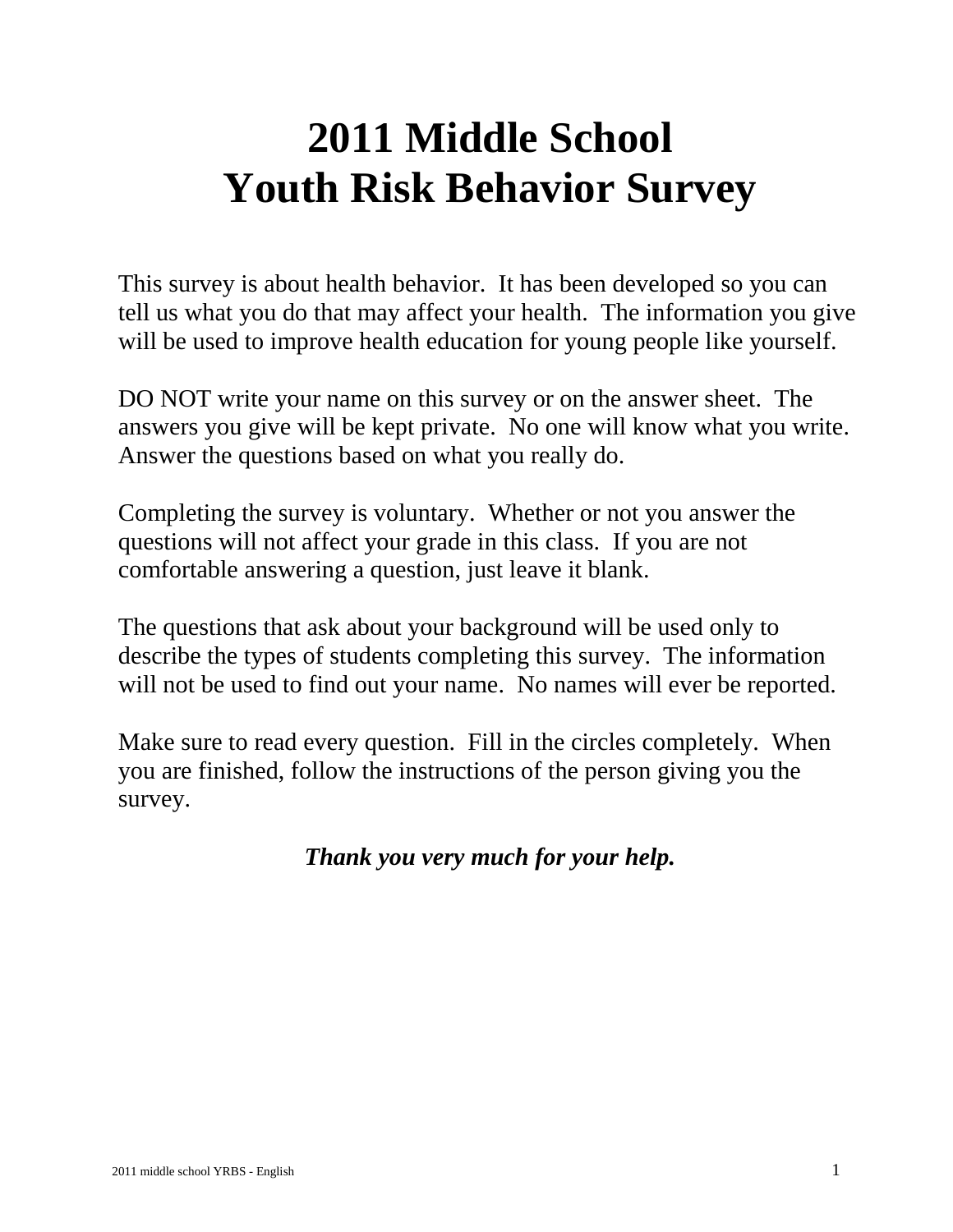#### **DIRECTIONS**

- **Use a #2 pencil only.**
- **Make dark marks.**
- **If you change your answer, erase your old answer completely.**
- Fill in a response like this:  $\textcircled{A} \bigoplus \textcircled{C} \textcircled{D} \textcircled{F} \textcircled{H} \textcircled{I}$  $\bullet$
- 1. How old are you?
	- A. 10 years old or younger
	- B. 11 years old
	- C. 12 years old
	- D. 13 years old
	- E. 14 years old
	- F. 15 years old
	- G. 16 years old or older
- 2. What is your sex?
	- A. Female
	- B. Male
- 3. In what grade are you?
	- A. 6th grade
	- B. 7th grade
	- C. 8th grade
	- D. Ungraded or other grade
- 4. Are you Hispanic or Latino?
	- A. Yes
	- B. No

# 5. What is your race? **(Select one or more responses.)**

- A. American Indian or Alaska Native
- B. Asian
- C. Black or African American
- D. Native Hawaiian or Other Pacific Islander
- E. White

# **The next 4 questions ask about safety.**

- 6. **When you ride a bicycle,** how often do you wear a helmet?
	- A. I do not ride a bicycle
	- B. Never wear a helmet
	- C. Rarely wear a helmet
	- D. Sometimes wear a helmet
	- E. Most of the time wear a helmet
	- F. Always wear a helmet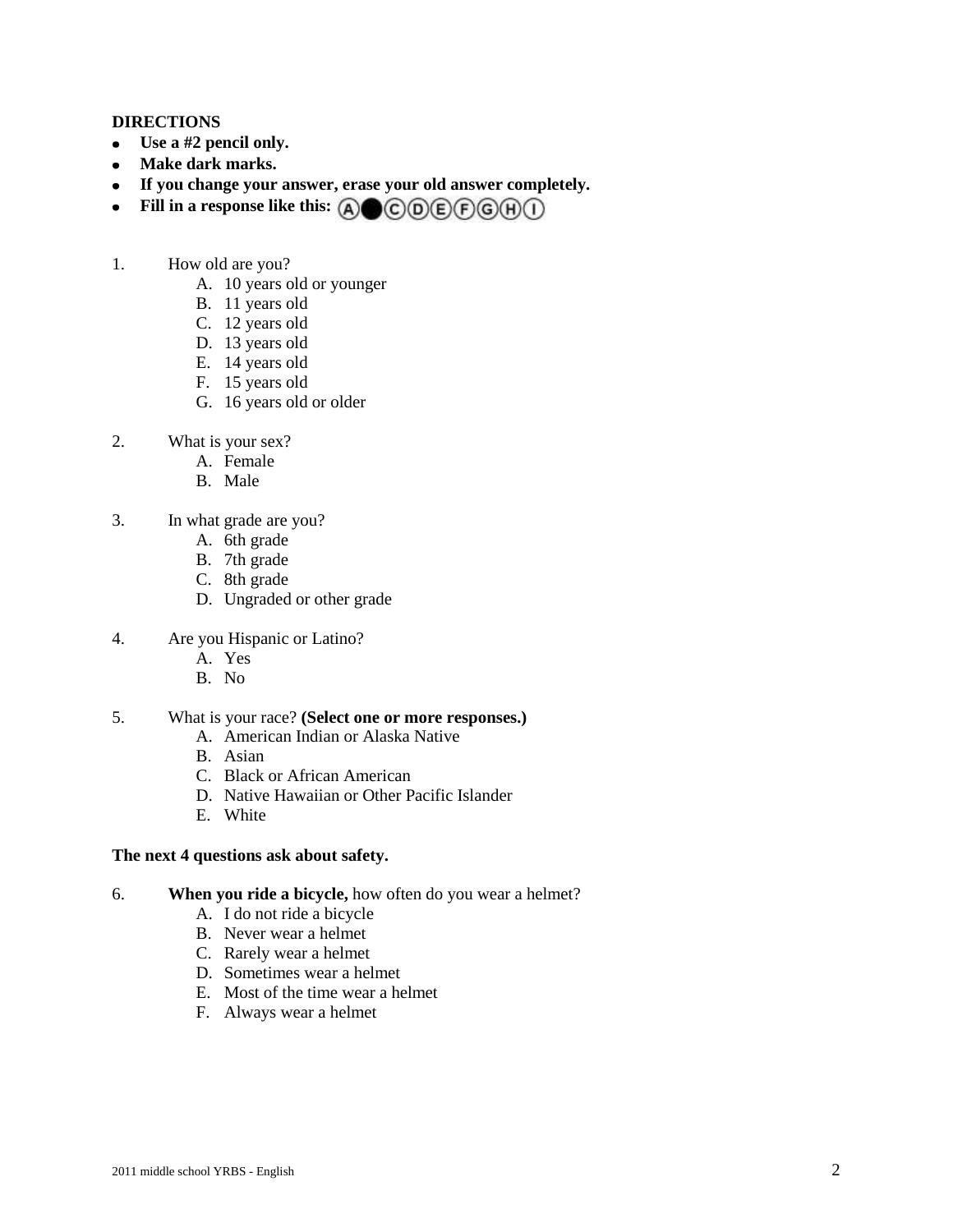# 7. **When you rollerblade or ride a skateboard**, how often do you wear a helmet?

- A. I do not rollerblade or ride a skateboard
- B. Never wear a helmet
- C. Rarely wear a helmet
- D. Sometimes wear a helmet
- E. Most of the time wear a helmet
- F. Always wear a helmet

# 8. How often do you wear a seat belt when **riding** in a car?

- A. Never
- B. Rarely
- C. Sometimes
- D. Most of the time
- E. Always
- 9. Have you ever ridden in a car driven by someone who had been drinking alcohol?
	- A. Yes
	- B. No
	- C. Not sure

# **The next 4 questions ask about violence-related behaviors.**

- 10. Have you ever carried **a weapon**, such as a gun, knife, or club?
	- A. Yes
	- B. No
- 11. Have you ever been in a physical fight?
	- A. Yes
	- B. No
- 12. Have you ever been in a physical fight in which you were hurt and had to be treated by a doctor or nurse?
	- A. Yes
	- B. No
- 13. Have you ever felt threatened or been injured as a result of gang activity?
	- A. Yes
	- B. No

**The next 2 questions ask about bullying. Bullying is when 1 or more students tease, threaten, spread rumors about, hit, shove, or hurt another student over and over again. It is not bullying when 2 students of about the same strength or power argue or fight or tease each other in a friendly way.** 

- 14. Have you ever been bullied **on school property**?
	- A. Yes
	- B. No
- 15. Have you ever been **electronically** bullied? (Include being bullied through e-mail, chat rooms, instant messaging, Web sites, or texting.)
	- A. Yes
	- B. No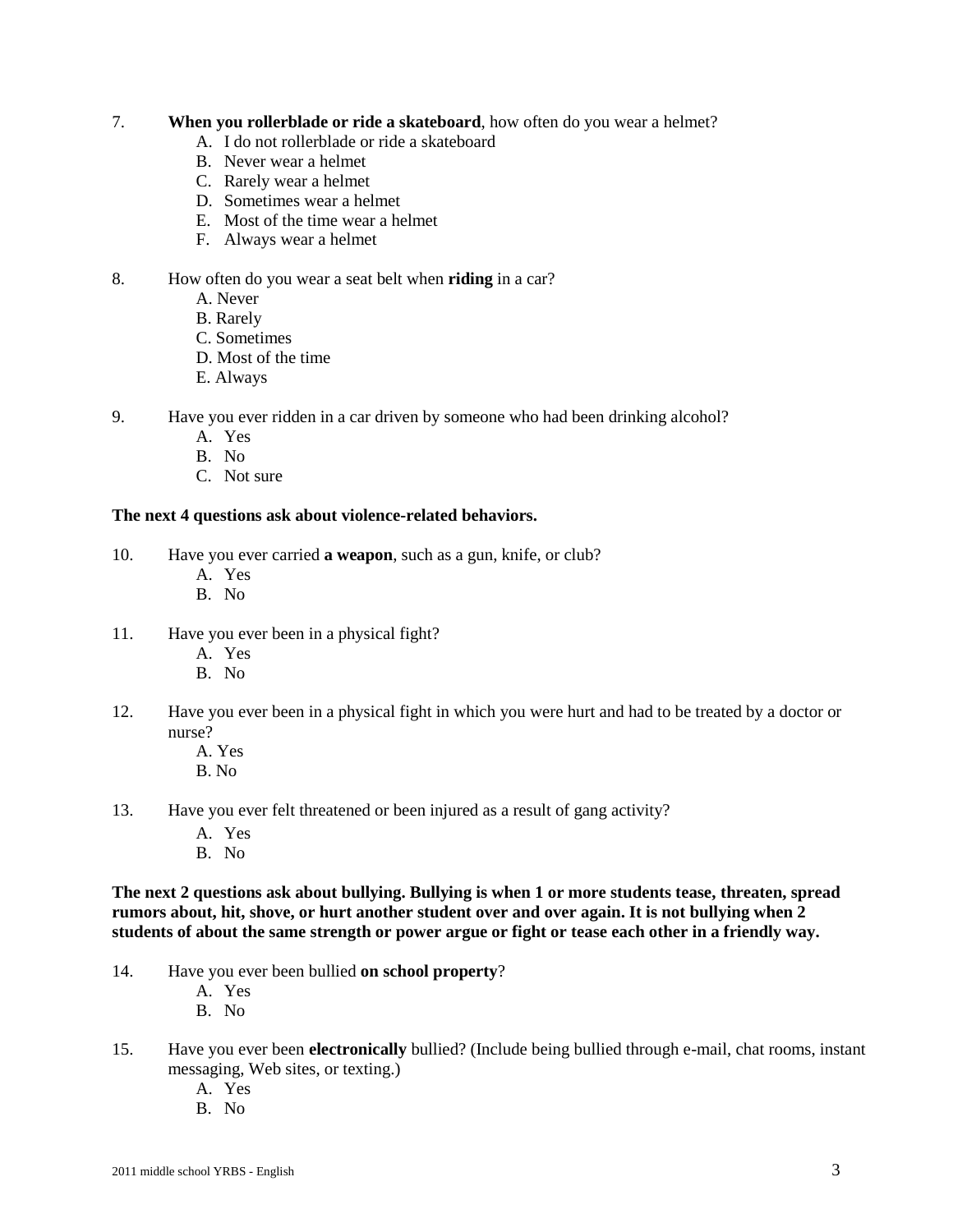**The next 3 questions ask about attempted suicide. Sometimes people feel so depressed about the future that they may consider attempting suicide or killing themselves.** 

- 16. Have you ever **seriously** thought about killing yourself?
	- A. Yes
	- B. No
- 17. Have you ever made a **plan** about how you would kill yourself?
	- A. Yes
	- B. No
- 18. Have you ever **tried** to kill yourself?
	- A. Yes
	- B. No

#### **The next 8 questions ask about tobacco use.**

- 19. Have you ever tried cigarette smoking, even one or two puffs?
	- A. Yes
	- B. No
- 20. How old were you when you smoked a whole cigarette for the first time?
	- A. I have never smoked a whole cigarette
	- B. 8 years old or younger
	- C. 9 years old
	- D. 10 years old
	- E. 11 years old
	- F. 12 years old
	- G. 13 years old or older
- 21. During the past 30 days, on how many days did you smoke cigarettes?
	- A. 0 days
	- B. 1 or 2 days
	- C. 3 to 5 days
	- D. 6 to 9 days
	- E. 10 to 19 days
	- F. 20 to 29 days
	- G. All 30 days
- 22. During the past 30 days, on the days you smoked, how many cigarettes did you smoke **per day**?
	- A. I did not smoke cigarettes during the past 30 days
	- B. Less than 1 cigarette per day
	- C. 1 cigarette per day
	- D. 2 to 5 cigarettes per day
	- E. 6 to 10 cigarettes per day
	- F. 11 to 20 cigarettes per day
	- G. More than 20 cigarettes per day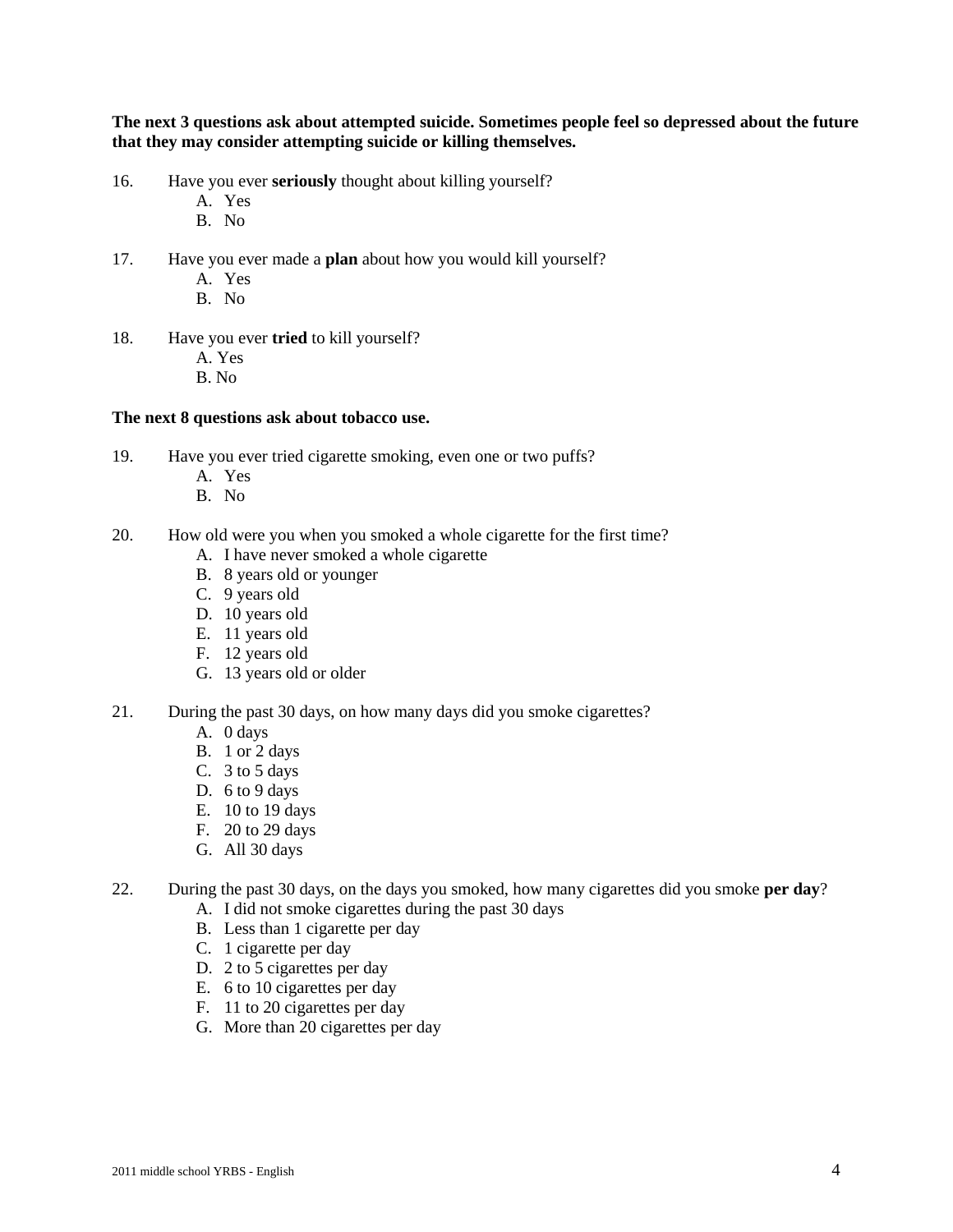- 23. During the past 30 days, how did you **usually** get your own cigarettes? (Select only **one** response.)
	- A. I did not smoke cigarettes during the past 30 days
	- B. I bought them in a store such as a convenience store, supermarket, discount store, or gas station
	- C. I bought them from a vending machine
	- D. I gave someone else money to buy them for me
	- E. I borrowed (or bummed) them from someone else
	- F. A person 18 years old or older gave them to me
	- G. I took them from a store or family member
	- H. I got them some other way
- 24. Have you ever smoked cigarettes daily, that is, at least one cigarette every day for 30 days?
	- A. Yes
	- B. No
- 25. During the past 30 days, on how many days did you use **chewing tobacco, snuff, or dip,** such as Redman, Levi Garrett, Beechnut, Skoal, Skoal Bandits, or Copenhagen?
	- A. 0 days
	- B. 1 or 2 days
	- C. 3 to 5 days
	- D. 6 to 9 days
	- E. 10 to 19 days
	- F. 20 to 29 days
	- G. All 30 days
- 26. During the past 30 days, on how many days did you smoke **cigars, cigarillos, or little cigars**?
	- A. 0 days
	- B. 1 or 2 days
	- C. 3 to 5 days
	- D. 6 to 9 days
	- E. 10 to 19 days
	- F. 20 to 29 days
	- G. All 30 days

**The next 2 questions ask about drinking alcohol. This includes drinking beer, wine, wine coolers, and liquor such as rum, gin, vodka, or whiskey. For these questions, drinking alcohol does not include drinking a few sips of wine for religious purposes.** 

- 27. Have you ever had a drink of alcohol, other than a few sips?
	- A. Yes
	- B. No
- 28. How old were you when you had your first drink of alcohol other than a few sips?
	- A. I have never had a drink of alcohol other than a few sips
	- B. 8 years old or younger
	- C. 9 years old
	- D. 10 years old
	- E. 11 years old
	- F. 12 years old
	- G. 13 years old or older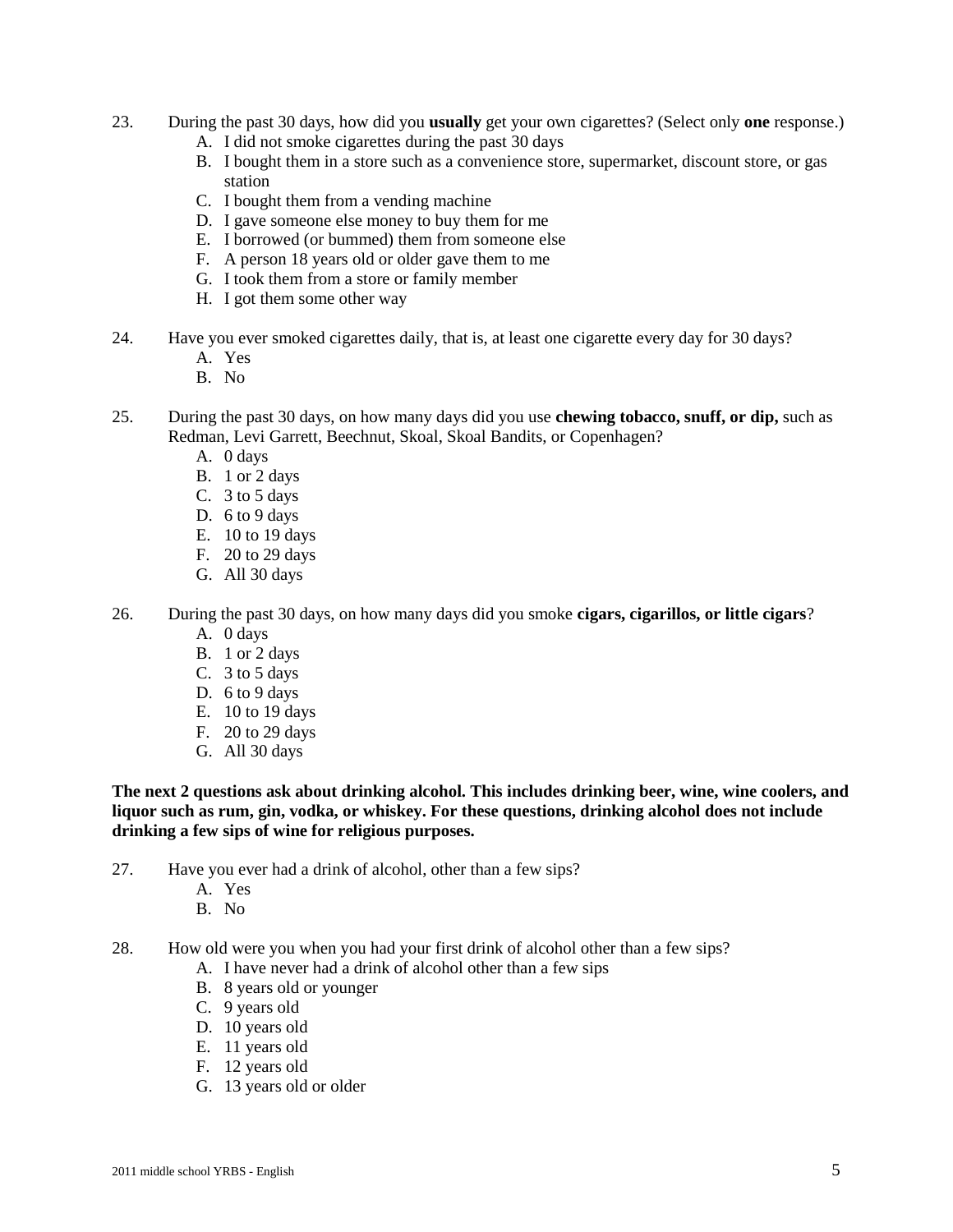## **The next 2 questions ask about marijuana use. Marijuana also is called grass or pot.**

- 29. Have you ever used marijuana?
	- A. Yes
	- B. No
- 30. How old were you when you tried marijuana for the first time?
	- A. I have never tried marijuana
	- B. 8 years old or younger
	- C. 9 years old
	- D. 10 years old
	- E. 11 years old
	- F. 12 years old
	- G. 13 years old or older

#### **The next 4 questions ask about other drugs.**

- 31. Have you ever used **any** form of cocaine, including powder, crack, or freebase?
	- A. Yes
	- B. No
- 32. Have you ever sniffed glue, breathed the contents of spray cans, or inhaled any paints or sprays to get high?
	- A. Yes
	- B. No
- 33. Have you ever taken **steroid pills or shots** without a doctor's prescription?
	- A. Yes
	- B. No
- 34. Have you ever taken a **prescription drug** (such as OxyContin, Percocet, Vicodin, codeine, Adderall, Ritalin, or Xanax) without a doctor's prescription?
	- A. Yes
	- B. No

#### **The next 4 questions ask about sexual intercourse.**

- 35. Have you ever had sexual intercourse?
	- A. Yes
	- B. No
- 36. How old were you when you had sexual intercourse for the first time?
	- A. I have never had sexual intercourse
	- B. 8 years old or younger
	- C. 9 years old
	- D. 10 years old
	- E. 11 years old
	- F. 12 years old
	- G. 13 years old or older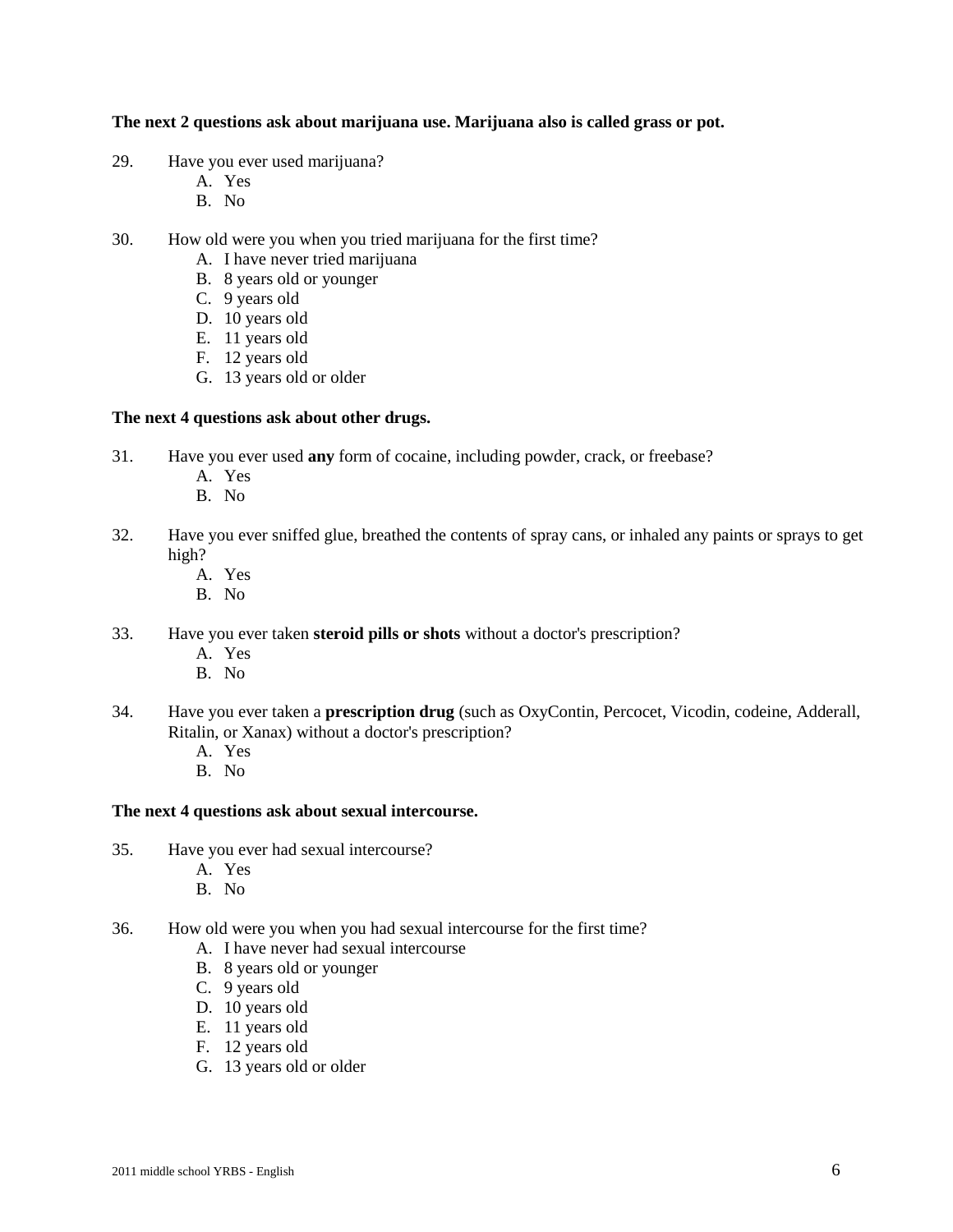- 37. With how many people have you ever had sexual intercourse?
	- A. I have never had sexual intercourse
	- B. 1 person
	- C. 2 people
	- D. 3 people
	- E. 4 people
	- F. 5 people
	- G. 6 or more people
- 38. The **last time** you had sexual intercourse, did you or your partner use a condom?
	- A. I have never had sexual intercourse
	- B. Yes
	- C. No

# **The next 5 questions ask about body weight.**

- 39. How do **you** describe your weight?
	- A. Very underweight
	- B. Slightly underweight
	- C. About the right weight
	- D. Slightly overweight
	- E. Very overweight
- 40. Which of the following are you trying to do about your weight?
	- A. **Lose** weight
	- B. **Gain** weight
	- C. **Stay** the same weight
	- D. I am **not trying to do anything** about my weight
- 41. Have you ever **gone without eating for 24 hours or more** (also called fasting) to lose weight or to keep from gaining weight?
	- A. Yes
	- B. No
- 42. Have you ever **taken any diet pills, powders, or liquids** without a doctor's advice to lose weight or to keep from gaining weight? (Do **not** include meal replacement products such as Slim Fast.)
	- A. Yes
	- B. No
- 43. Have you ever **vomited or taken laxatives** to lose weight or to keep from gaining weight?
	- A. Yes
	- B. No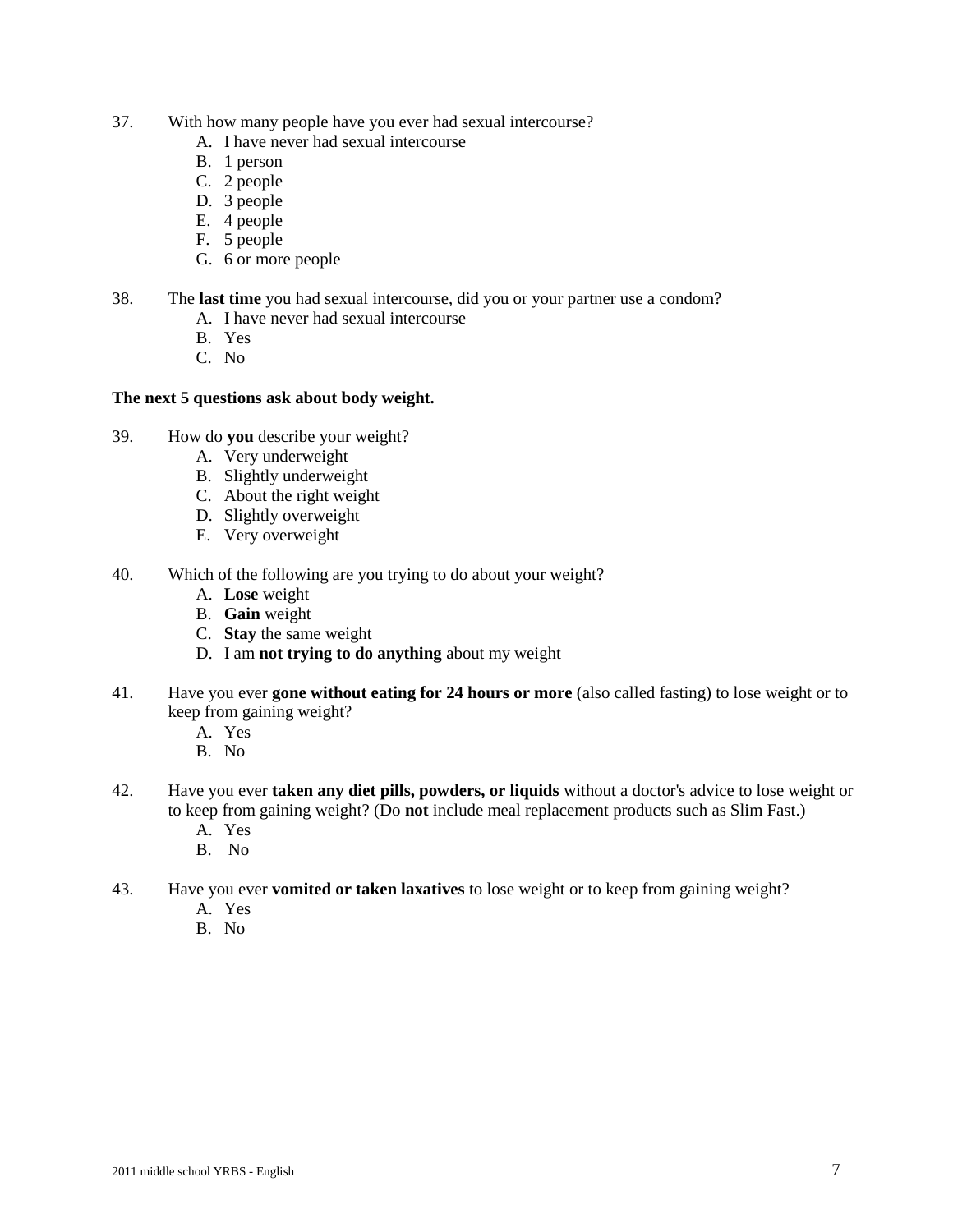# **The next 5 questions ask about physical activity.**

- 44. During the past 7 days, on how many days were you physically active for a total of **at least 60 minutes per day**? (Add up all the time you spent in any kind of physical activity that increased your heart rate and made you breathe hard some of the time.)
	- A. 0 days
	- B. 1 day
	- C. 2 days
	- D. 3 days
	- E. 4 days
	- F. 5 days
	- G. 6 days
	- H. 7 days
- 45. On an average school day, how many hours do you watch TV?
	- A. I do not watch TV on an average school day
	- B. Less than 1 hour per day
	- C. 1 hour per day
	- D. 2 hours per day
	- E. 3 hours per day
	- F. 4 hours per day
	- G. 5 or more hours per day
- 46. On an average school day, how many hours do you play video or computer games or use a computer for something that is not school work? (Include activities such as Xbox, PlayStation, Nintendo DS, iPod touch, Facebook, and the Internet.)
	- A. I do not play video or computer games or use a computer for something that is not school work
	- B. Less than 1 hour per day
	- C. 1 hour per day
	- D. 2 hours per day
	- E. 3 hours per day
	- F. 4 hours per day
	- G. 5 or more hours per day
- 47. In an average week when you are in school, on how many days do you go to physical education (PE) classes?
	- A. 0 days
	- B. 1 day
	- C. 2 days
	- D. 3 days
	- E. 4 days
	- F. 5 days
- 48. During the past 12 months, on how many sports teams did you play? (Count any teams run by your school or community groups.)
	- A. 0 teams
	- B. 1 team
	- C. 2 teams
	- D. 3 or more teams